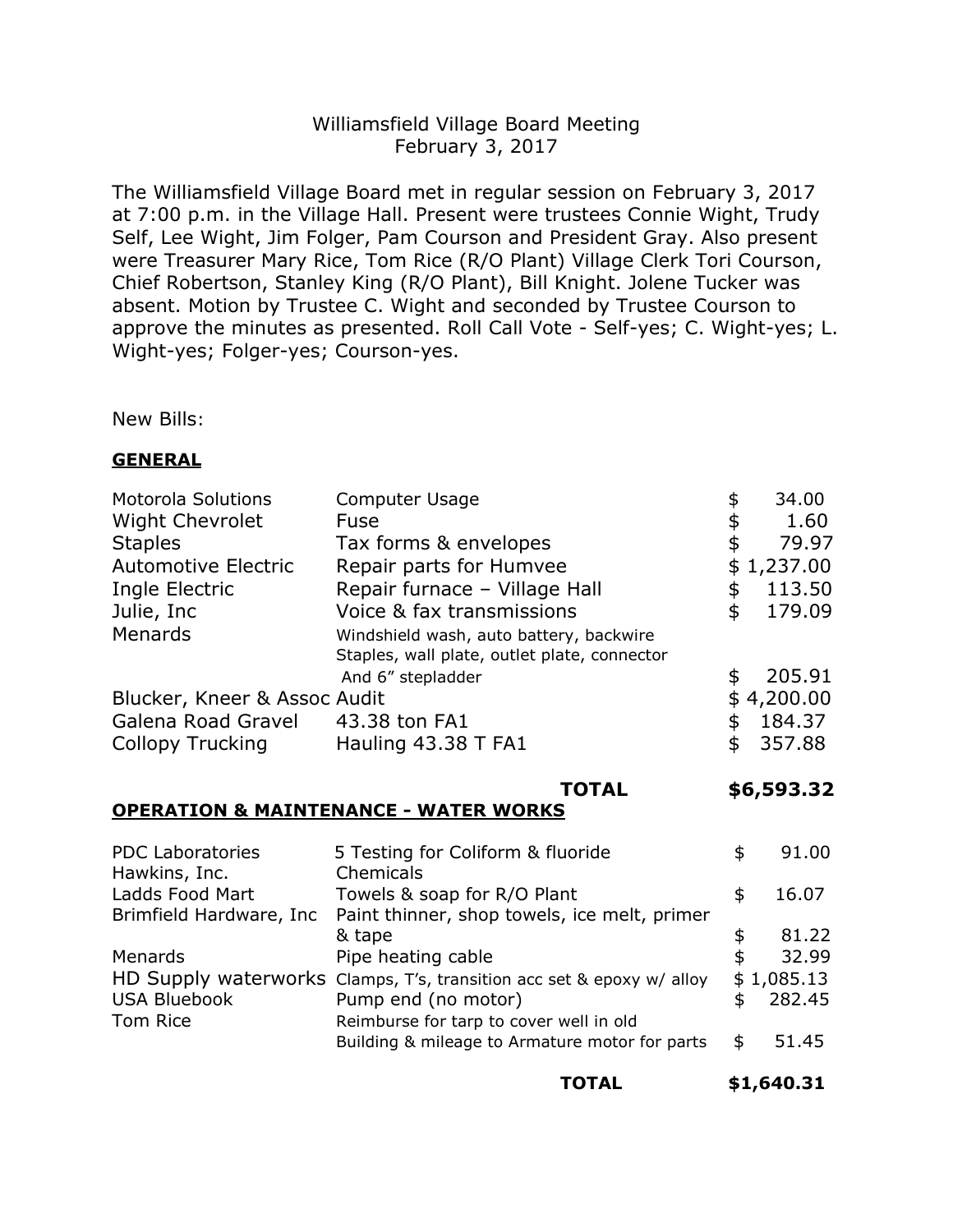### **MOTOR FUEL TAX**

Bruner, Cooper & Zuck Engineering fees for street maintenance **\$ 149.93**

Motion by Trustee Courson and seconded by Trustee Self to approve new bills. Roll Call Vote – Self-yes; C. Wight-yes; L. Wight-yes; Folger-yes; Courson-yes.

President Gray reviewed financial statements for the month. All were in order. Motion by Trustee Self and seconded by Trustee C. Wight to approve financial statement. Roll Call Vote- Folger-yes; L. Wight-yes C. Wight-yes; Courson-yes; Self-yes.

Public Comment: N/A

Correspondence: President Gray received a letter from FEMA to welcome the Village to the National Flood Insurance Program. The Village received a thank you card from Susan Ott for her Christmas Bonus. IDOT sent a reconciliation form to show what the Village planned to spend on Motor Fuel Tax and what was actually spent. There was an invitation from Miller, Hall and Triggs for the Municipal Education Seminar to be held at ICC on May 13.

Maintenance: The Hummer's alternator has been upgraded and will be able to handle the snow plow. The water leak on Pine Street was fixed in a timely manner. The board is going to check into the cost of having Bruner, Cooper and Zuck resurface some of the street corners as part of our MFT work for 2017.

Police Department: Chief Robertson stated the WIFI for the new computer system will cost \$37 a month. He is going to look into the abandoned vehicle near the bar. The following calls for service were handled by the police department for the month of January:

| <b>Burglary to Residence</b> | Report on file                   |
|------------------------------|----------------------------------|
| Burglary/Theft               | Report on file-solved            |
| Damage Complaint             | Report on file                   |
| <b>Suspicious Vehicle</b>    | Unable to locate                 |
| <b>Animal Complaint</b>      | Gone on arrival                  |
| Phone Harassment             | Report on file                   |
| <b>Domestic Dispute</b>      | Assisted County/Started in Count |

# **Citations issued in January:**

| <b>Violations</b> | <b>Citations</b> | Warnings |
|-------------------|------------------|----------|
| Seatbelt          |                  |          |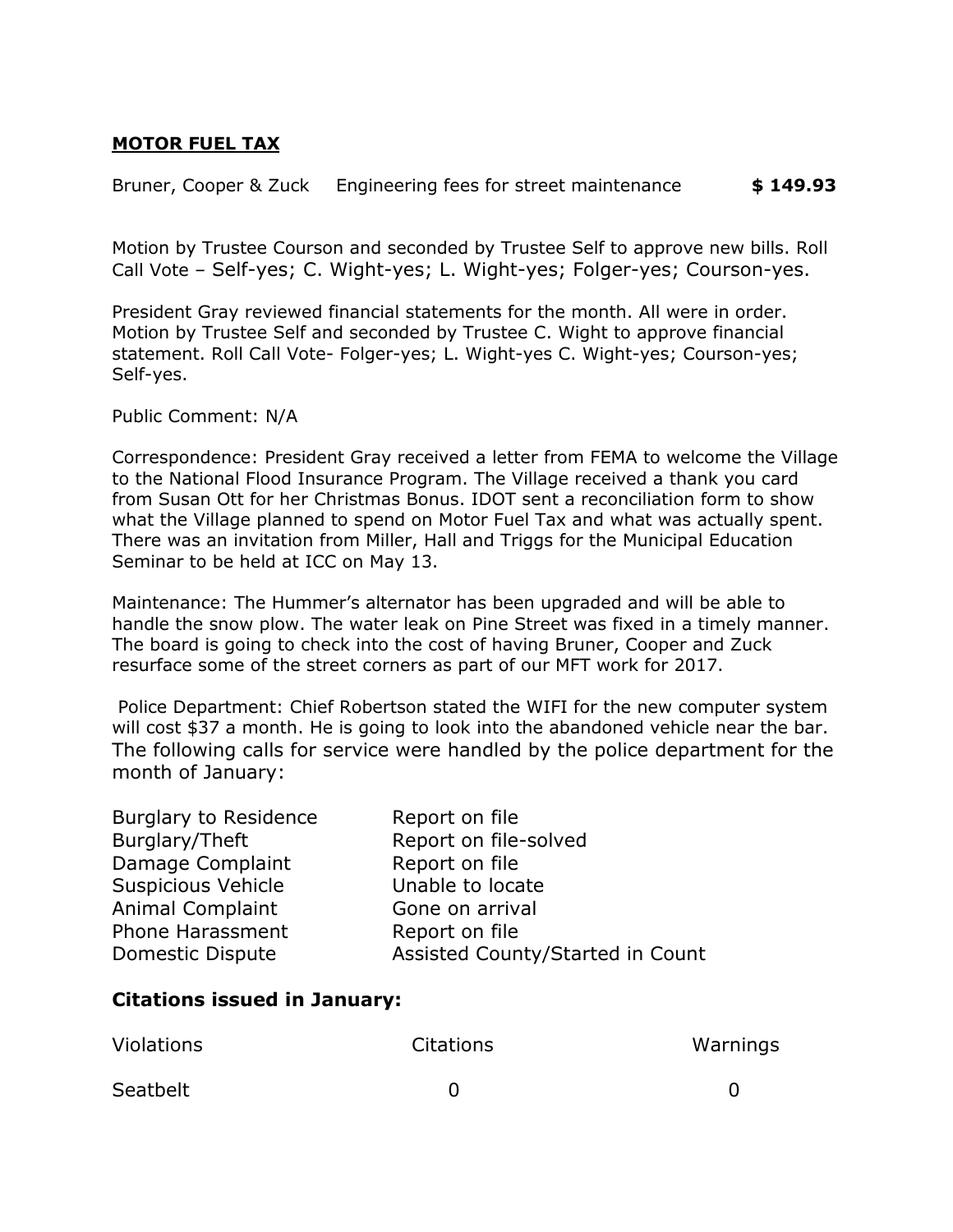| Speeding                    |  |
|-----------------------------|--|
| Disobeyed Stop Sign         |  |
| <b>Ordinance Violations</b> |  |
| Other                       |  |

Park Report: Trustee Courson mentioned signing the agreement between the park and the Village and President Gray stated it is going to change; the maintenance department will be handling more of the work in our parks in the future. The Village is going to hire out the bigger digging jobs therefore the maintenance department will have more time for other work. No outside assistance will be needed.

Water Report: Mary Rice is now processing the water collections and she requested \$156 a month for her duties, which is \$36 more than Baird's was receiving. Motion by Trustee C. Wight and seconded by Trustee Self to approve Mary wages. Roll Call Vote - Self-yes; C. Wight-yes; L. Wight-yes; Folger-yes; Courson-yes. All residents are reminded to contact Mary Rice at 639-4217 to have water service turned on or shut off. Water will not be turned on unless someone is present in the home or business.

### Street Report: NA

Old Business: Andy Logsdon from Bruner, Cooper and Zuck is almost done with the bid on the chemical flow change. He will give the bid 2-3 weeks for responses after it is submitted. Oberlander will finish the computer upgrade at the R/O Building as soon as they are done with their current job. The water rate will need to be adjusted in 2 years to match Bouchez's garbage contract. Paint and Electronic Recycle Day will be February 25<sup>th</sup>. Widening Route 180 2 feet on both sides is moving along, trees are being cut down this week. The Curve on Route 180 near Moore's will no longer be a triangle; it will be just one road with one sign. Tom Rice wanted to make sure the crew working on the Highway knew about the water shut off near the retirement center. Mickey asked the Board if they wanted any changes made to their duties when the new fiscal year starts.

New Business: The Village will bid insurance coverage since Bairds is no longer in business. President Gray would like to keep it local. All of our current coverages will be reviewed. Motion by Trustee Courson and seconded by Trustee C. Wight to bid insurance. Roll Call Vote - Self-yes; C. Wight-yes; L. Wight-yes; Folger-yes; Courson-yes. The Grant Accountably and Transparency Act requires the Village to fill out a form about receiving the water grant to have in their database. President Gray suggested another person to become a check signer for times he is out of town. Motion by Trustee Folger and seconded by Trustee C. Wight to have Village Clerk Tori